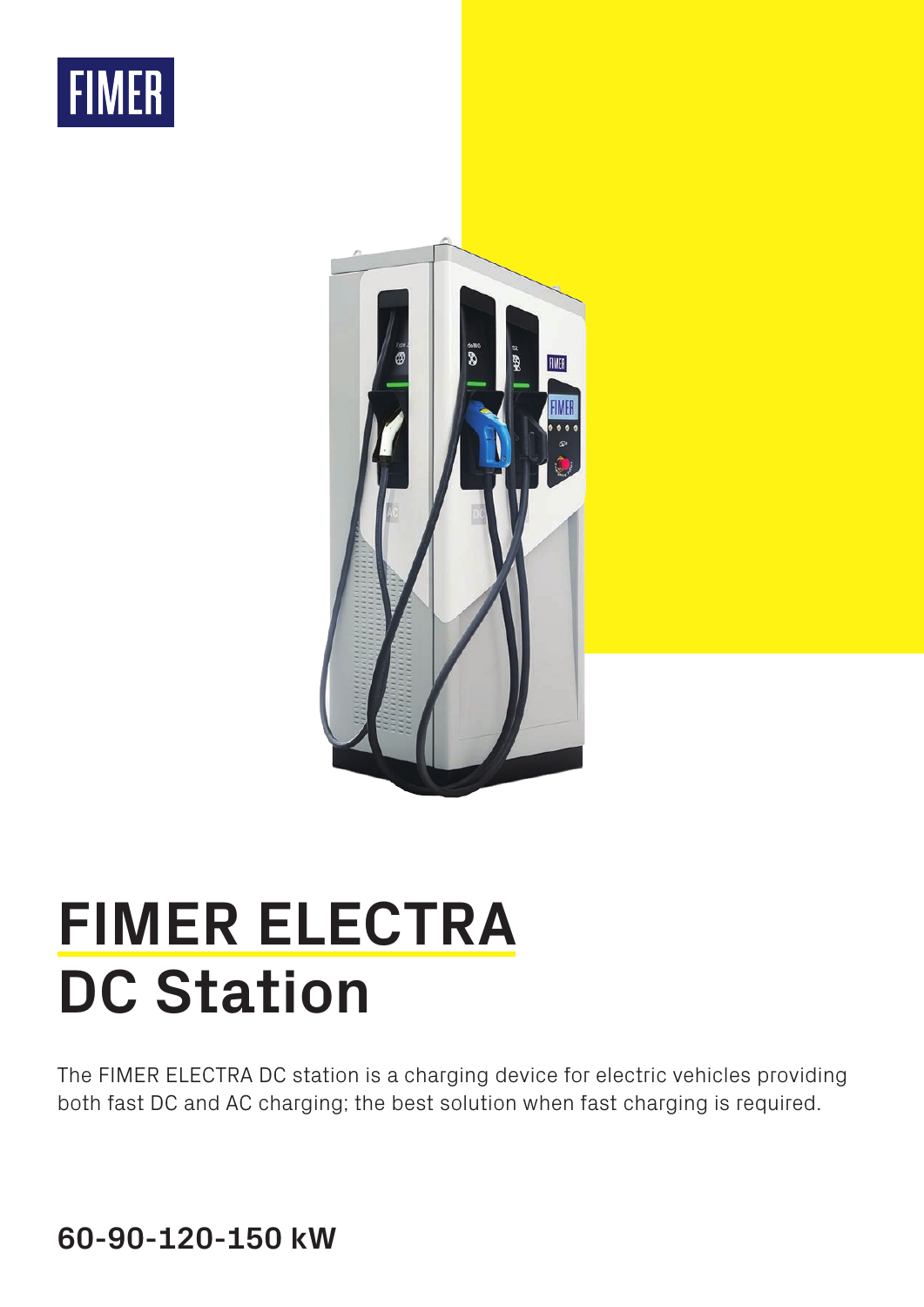The FIMER ELECTRA DC station is a new generation device for charging electric vehicles, in both alternating current (AC) and direct current (DC) mode, allowing you to charge up to three vehicles simultaneously and dynamically distribute the total power to the outputs, depending on your needs and the availability of the electricity grid. This flexibility always ensures charging at all available outputs.

Depending on the number of vehicles connected to the DC outputs, the station distributes its maximum power dynamically. For example, assuming that a total of 60 kW are available at the station, two vehicles will be charged with 30 kW each; if one of the two disconnects, the total power of 60 kW is supplied dynamically to the only remaining output.

The same management method is followed for higher power values.

The FIMER ELECTRA is specially designed with a modular architecture, to ensure maximum flexibility and allow updating, even after installation, simply by adding 30 kW power modules in its side housing. Therefore, a wide range of charging powers, from 60 to 150 kW, and configurations is available (2 CCS outputs+1 AC output type 2 or 2 CHAdeMO outputs+1 AC output type 2 or 1 CHAdeMO output, 1 CCS output for the DC side + 1 AC output type 2).

The maximum total power deliverable by the station is 150 kW for the DC side (maximum 75 kW for each DC output) and 43 kW for the AC side.

The FIMER ELECTRA is customizable; customers can request an illuminable LED featuring their brand at the bottom of the station.

## **Technical specifications:**

- 3 simultaneous charging sessions (2 DC + 1 AC)
- 2 simultaneous DC charging sessions at 30 kW, i.e. a total power of 60 kW (or higher, depending on the version)
- Modular architecture, from 60 kW 90 kW 120 kW 150 kW
- Dynamic distribution of outgoing DC current load (internal management via data matrix contactor)
- $\bullet$  IP54, IK10
- MID Meter Certificate
- 96% energy efficiency

## **Signals and control**

- 7-inch graphical user interface for charging states
- RFiD reader, ISO 15118 as user identification
- OCPP 1.6 Json protocol
- Network interface: Ethernet, GSM/3G/4G, WLAN, bluetooth

## **Connector types**

- CCS + CHAdeMO + AC connector type 2
- Multiple configuration (CCS2, CHAdeMO and Type2)













OCPP protocol App RFID Customizations

RFiD



Power backup



The example refers to a charging station with a maximum power of 60 kW. When the power modules increase, the total power of the station (up to 150 kW) and its outputs (up to 2x75 kW) also increase.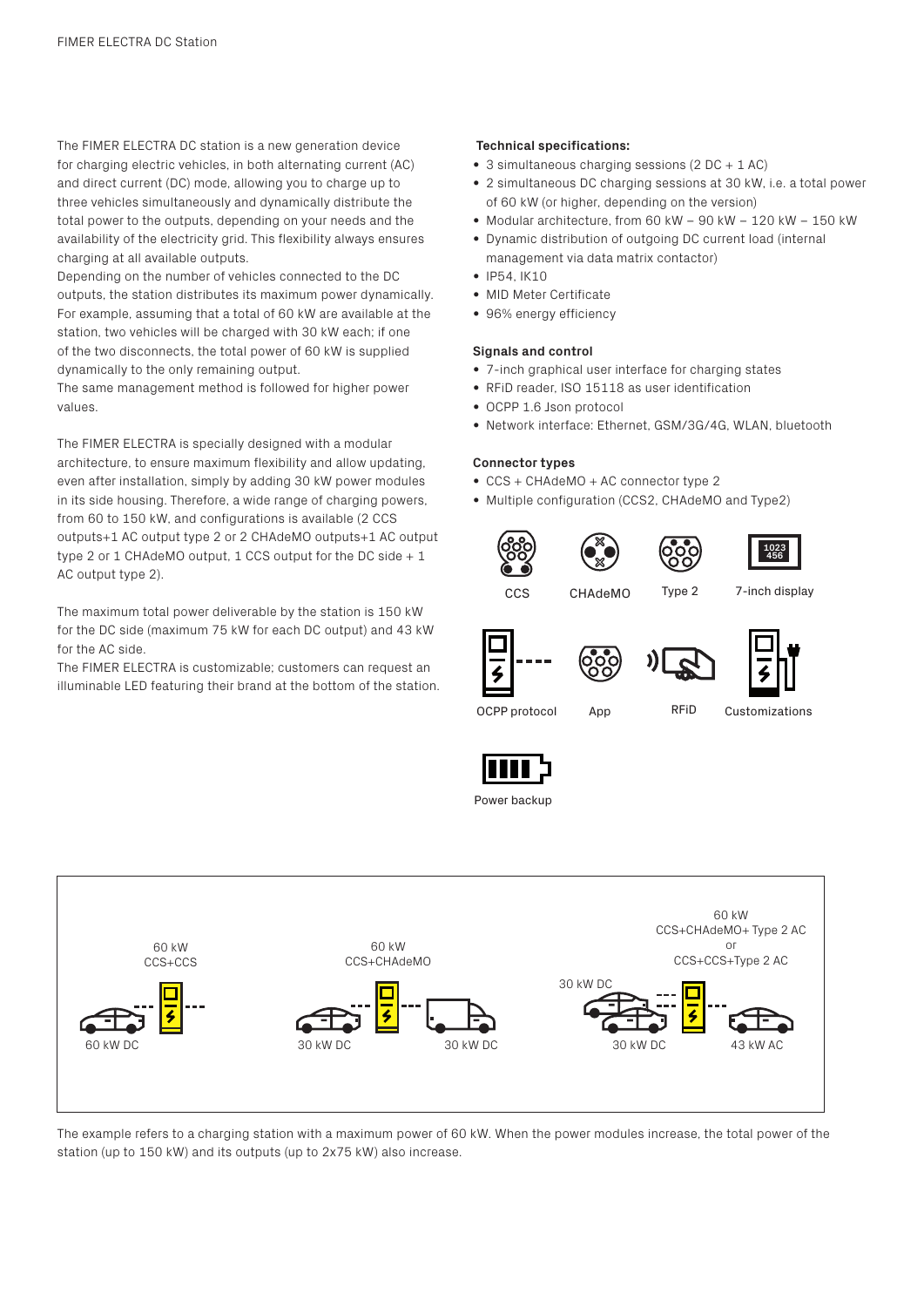|  | <b>Technical data</b> |
|--|-----------------------|
|  |                       |

| Model                                      | <b>FIMER ELECTRA DC Station</b>                                                           |                  |                                              |                  |  |  |  |
|--------------------------------------------|-------------------------------------------------------------------------------------------|------------------|----------------------------------------------|------------------|--|--|--|
| Maximum AC output power                    | 43KW<br>43KW<br>43KW<br>43KW                                                              |                  |                                              |                  |  |  |  |
| Maximum DC output power                    | .<br>60KW<br>90KW<br>120KW<br>150KW                                                       |                  |                                              |                  |  |  |  |
| Standard<br>.                              | .<br>IEC61851-1, IEC61851-23, IEC61851-24                                                 |                  |                                              |                  |  |  |  |
| Charging method                            | Mode 3, Mode 4                                                                            |                  |                                              |                  |  |  |  |
| Available outlets                          | CHAdeMO, CCS2, Type2                                                                      |                  |                                              |                  |  |  |  |
| Power system                               | $3P + N + PE$                                                                             |                  |                                              |                  |  |  |  |
| Rated input voltage                        | 400V AC $\pm$ 10%                                                                         |                  |                                              |                  |  |  |  |
| Frequency                                  |                                                                                           |                  | 50-60Hz                                      |                  |  |  |  |
| Rated AC output voltage                    |                                                                                           |                  | 400 VAC<br>. <b>.</b>                        |                  |  |  |  |
| Rated DC output voltage                    |                                                                                           |                  | 150 - 1000 VDC                               |                  |  |  |  |
| Rated AC output current                    | 63A<br>.                                                                                  |                  |                                              |                  |  |  |  |
| Rated DC output current                    | 150A                                                                                      | 225A             | 300A                                         | 375A             |  |  |  |
| Power factor                               |                                                                                           |                  | 0.99                                         |                  |  |  |  |
| THD                                        | < 5%                                                                                      |                  |                                              |                  |  |  |  |
| Efficiency factor                          | >0.96%                                                                                    |                  |                                              |                  |  |  |  |
| Degree of pollution                        |                                                                                           |                  | $\overline{c}$                               |                  |  |  |  |
| <b>EMC</b> classification                  | Class B emissions                                                                         |                  |                                              |                  |  |  |  |
| Protective measures against electric shock | Class I<br>. <b>.</b> .                                                                   |                  |                                              |                  |  |  |  |
| Connection to the mains                    | Permanently connected to the mains                                                        |                  |                                              |                  |  |  |  |
| Grounding system type                      | TT or TN (both with PE)                                                                   |                  |                                              |                  |  |  |  |
| Indoor/outdoor installation                | External                                                                                  |                  |                                              |                  |  |  |  |
| Fixed or removable installation            |                                                                                           |                  | Fixed                                        |                  |  |  |  |
| Overvoltage category                       |                                                                                           |                  | $\vert\vert\vert$<br>.                       |                  |  |  |  |
| IP protection rating                       | <b>IP55</b>                                                                               |                  |                                              |                  |  |  |  |
| IK protection rating                       |                                                                                           |                  | <b>IK10</b>                                  |                  |  |  |  |
| Case material                              |                                                                                           |                  | Stainless steel                              |                  |  |  |  |
| OCPP protocol                              |                                                                                           |                  | 1.6 Json                                     |                  |  |  |  |
| Supported languages                        |                                                                                           |                  | Italian, English, Spanish, others on request |                  |  |  |  |
| Dimensions                                 | 2030mm x 694mm x 644mm                                                                    |                  |                                              |                  |  |  |  |
| Weight                                     | 270kg<br>230kg<br>250kg<br>290kg<br><br>.                                                 |                  |                                              |                  |  |  |  |
| Operating temperature                      | $-25+50^{\circ}C$                                                                         |                  |                                              |                  |  |  |  |
| Storage temperature                        | $-25+70^{\circ}C$<br>.                                                                    |                  |                                              |                  |  |  |  |
| Humidity                                   | 095% (non-condensing)                                                                     |                  |                                              |                  |  |  |  |
| Altitude                                   | Up to 4000m                                                                               |                  |                                              |                  |  |  |  |
| Product intended for use by                | Unskilled persons                                                                         |                  |                                              |                  |  |  |  |
| Positioning in area with                   | Unlimited access                                                                          |                  |                                              |                  |  |  |  |
| Electrical protection                      | Included (overcurrent, overvoltage, short-circuit, overtemperature, isolation controller) |                  |                                              |                  |  |  |  |
| Energy meter                               | MID certified                                                                             |                  |                                              |                  |  |  |  |
| RFID                                       |                                                                                           |                  |                                              |                  |  |  |  |
| 3G/4G connection                           |                                                                                           |                  |                                              |                  |  |  |  |
| Ethernet connection                        |                                                                                           |                  |                                              |                  |  |  |  |
| LCD display                                | 7"                                                                                        | 7"               | 7"                                           | 7"<br>.          |  |  |  |
| Status LED                                 | Green, red, blue                                                                          | Green, red, blue | Green, red, blue                             | Green, red, blue |  |  |  |
| Remote SW updates                          |                                                                                           |                  |                                              |                  |  |  |  |
| Simultaneous charging                      |                                                                                           |                  |                                              |                  |  |  |  |
| Emergency button                           |                                                                                           |                  |                                              |                  |  |  |  |
| Door opening signal                        |                                                                                           |                  |                                              |                  |  |  |  |
| Certification                              | CE, AUX, UL                                                                               |                  |                                              |                  |  |  |  |